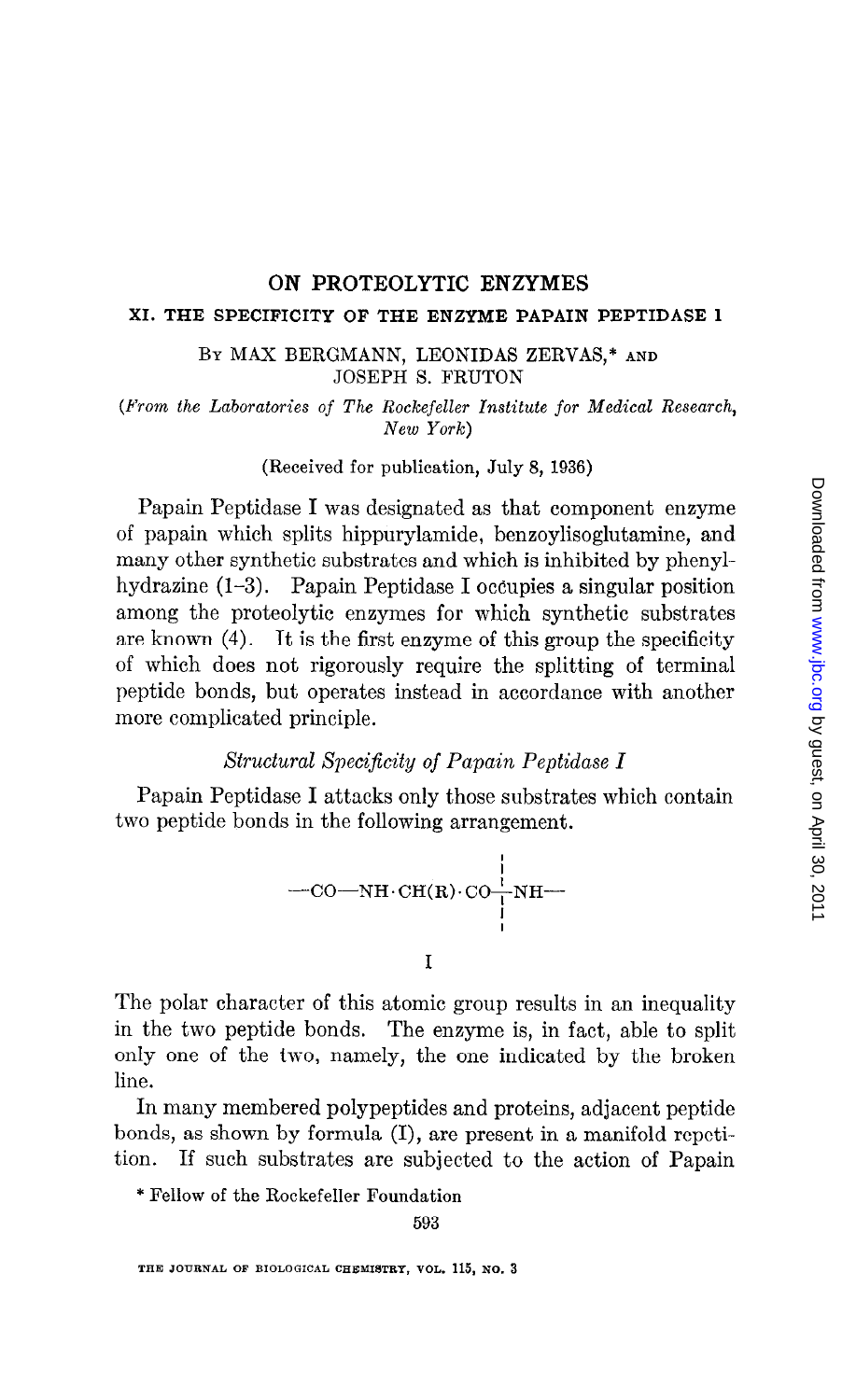Peptidase I, then, as was shown by our first experiments, the enzyme selects particular peptide bonds from among those present for the splitting. The criteria which determine the nature of this selective process cannot be described by means of a simple chemical formulation. The basis of the nature of the selective process may be gleaned from the comparative enzymatic study of suitably chosen substrates. A number of such experiments are reported in this paper.

In the first place, there were studied a number of the simplest possible substrates of the general formula  $(II)$ , in which  $R$ . CO was the benzoyl or carbobenzoxy group,' in order to determine the effect of variation of the substituents  $R'$  and  $R''$  in formula (II) upon the velocity of splitting by Papain Peptidase I.



The simplest compounds of formula (II) are of course the substituted hippurylamides  $(R = C_0H_5; R' = H)$ . Hippurylamide itself  $(R'' = H)$  is split quite rapidly by Papain Peptidase I. With our enzyme preparations, a splitting of nearly 100 per cent is obtained in 24 hours at  $40^\circ$ . Substituted hippurylamides, in which  $R''$  is methyl, isoamyl, or phenyl, were split by the same enzyme solutions and under the same conditions only to a few per cent. Thus, neutral hydrocarbon residues, when acting as substituents in the amino group of hippurylamide, inhibit the splitting by Papain Peptidase I very strongly.

In order to extend the comparison to compounds having a

<sup>1</sup> We have repeatedly split benzoyl and carbobenzoxy derivatives of the same substance with Papain Peptidase I and have been unable to observe any marked difference in the velocity of splitting. It appears, therefore, permissible to compare the splitting by Papain Peptidase I of the bensoyl derivative with the carbobenzoxy derivative of another substance, as long as one compares only approximate reaction velocities in an extended series of experiments.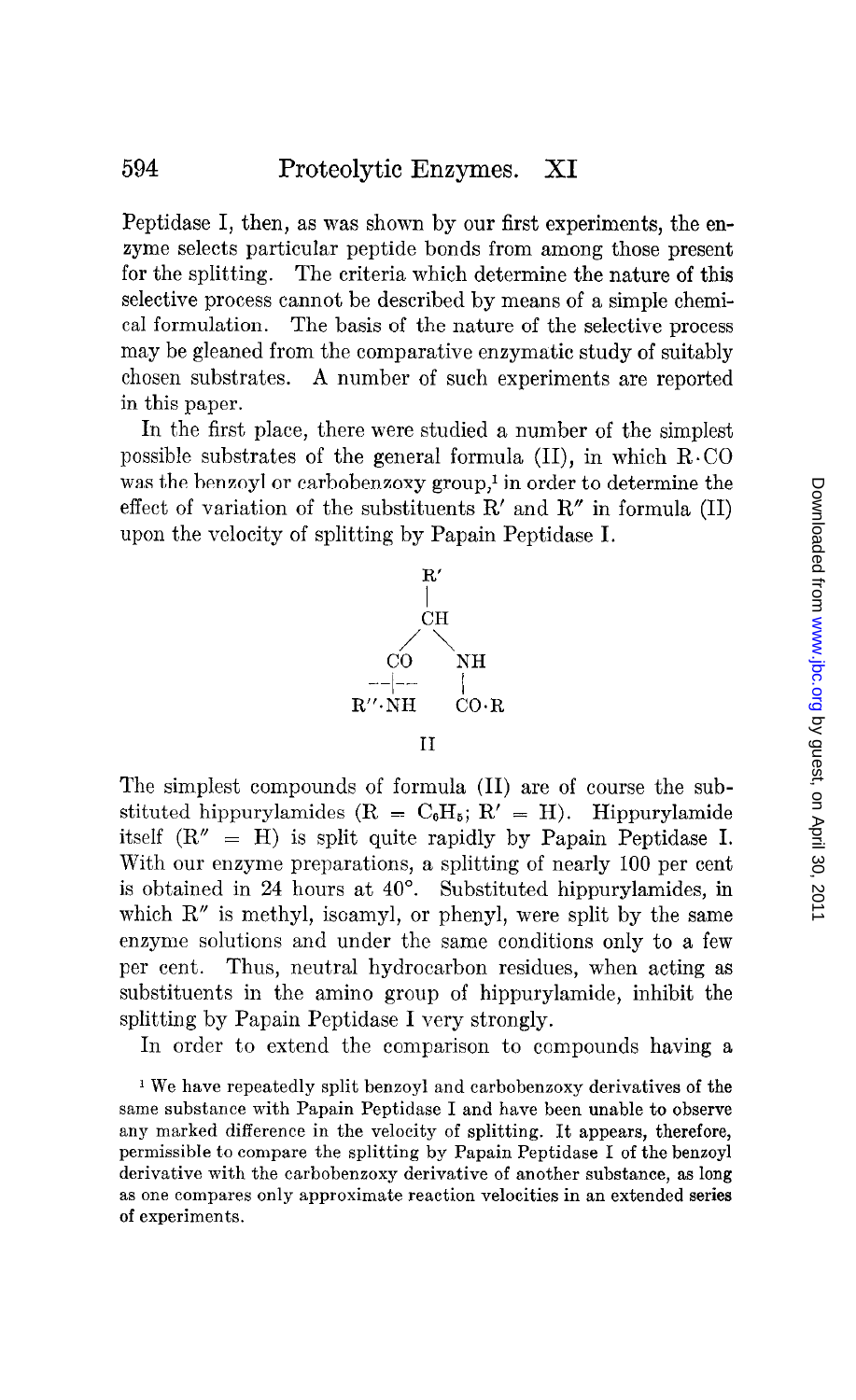free carboxyl in the group  $R''$  (II), carbobenzoxyglycylglycine, carbobenzoxydiglyeylglycine, and carbobenzoxytriglycylglycine were subjected to enzymatic hydrolysis. All three of these acyl peptides are split by Papain Peptidase I with the formation of carbobenzoxyglycine and the splitting proceeds more rapidly as the length of the peptide chain in R" is increased. It does not appear justifiable to interpret this finding as an indication of an inhibitory action of the free carboxyl group on the enzymatic hydrolysis. Upon passing successively from hippurylamide (III) to hippuryl methylamide (IV) and carbobenzoxyglycylglycine (V), i.e. upon the successive introduction of methyl and carboxyl groups, there results a marked inhibition of the enzymatic hydrolysis only after introduction of the methyl group but not following the carboxylation.

| $\rm C_6H_5\!\cdot\!CO\!\!-\!\!NH\!\cdot\!CH_2\!\cdot\!CO\!\!-\!\!NH_2$                                            |                                               |
|--------------------------------------------------------------------------------------------------------------------|-----------------------------------------------|
| ш                                                                                                                  | Marked decrease in ve-<br>locity of splitting |
| $\rm C_6H_5 \cdot CO \rightarrow NH \cdot CH_2 \cdot CO \rightarrow NH \cdot CH_3$                                 |                                               |
|                                                                                                                    | No decrease in veloc-<br>ity of splitting     |
| $C_7H_7$ O $CO$ —NH $CH_2CO$ —NH $CH_3$ COOH                                                                       |                                               |
|                                                                                                                    | Marked increase in ve-<br>locity of splitting |
| $\rm C_6H_5 \cdot CO \rightarrow NH \cdot CH_2 \cdot CO \rightarrow NH \cdot CH_2 \cdot CO \rightarrow NC_6H_{10}$ |                                               |
|                                                                                                                    |                                               |

In order further to supplement this series, benzoylglycylglycine piperidide (VI) was synthesized and its enzymatic hydrolysis compared with that of carbobenzoxyglycylglycine. The two compounds differ in the fact that (V) contains a free carboxyl group, while (VI) has an acid piperidide group in the correspondgroup, while  $\begin{pmatrix} y & j \\ k & k \end{pmatrix}$  has an acid piperidide group in the correspondpaparam Peptidas Space I than in the acid (V). However, in the according of the com-Papain Peptidase I than is the acid  $(V)$ . However, in this comparison also, it would be misleading to attribute the increase in the velocity of splitting to the substitution of the carboxyl group. It would be worth while to investigate the replacement of the carboxyl by an acid amide group.  $\sum_{i=1}^{\infty}$  for the substituted hippuryl-

**Experiments** similar to those with the substituted inpotryamides were performed with derivatives of carbobenzoxyisogluta-<br>mine (carbobenzoxyglutamyl- $\alpha$ -amide (VII)).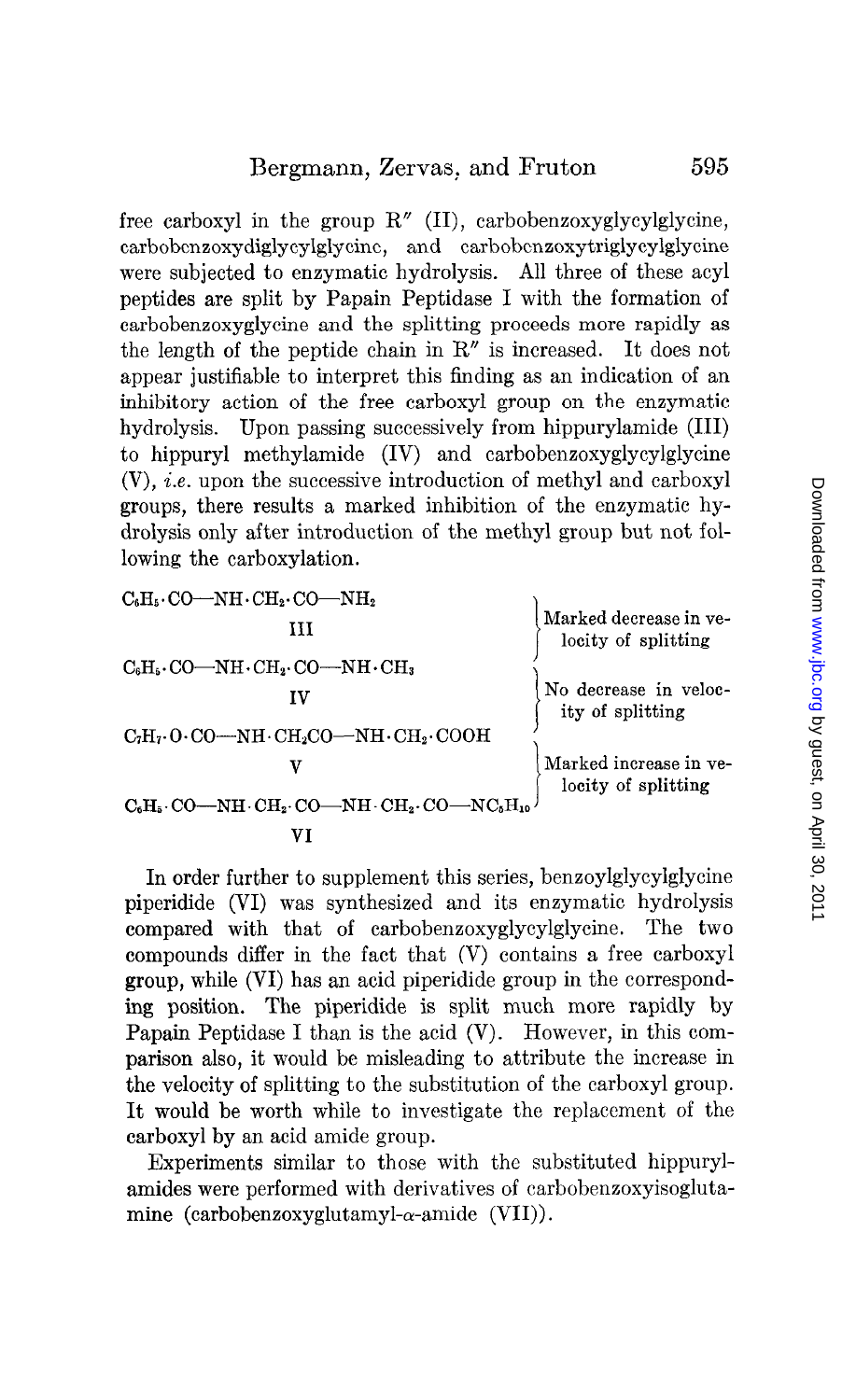## TABLE I

#### Hydrolysis of Substituted Acylamino Acid Amides by HCN-Papain Peptidase I

The splitting was measured in cc. of 0.01 N KOH per 0.2 cc. of test solution. 1 cc. increase represents 100 per cent splitting for one peptide bond in the synthetic substrates. The test solution was kept at pH 5 and 40" in all cases.

|                                                                                                                                                                | Hydrolysis |                     |           |           |                                                                                                               |            |                     |                                   |
|----------------------------------------------------------------------------------------------------------------------------------------------------------------|------------|---------------------|-----------|-----------|---------------------------------------------------------------------------------------------------------------|------------|---------------------|-----------------------------------|
| Substrate                                                                                                                                                      | 1<br>hг.   | 2<br>hrs.           | 3<br>hrs. | 4<br>hrs. | 24<br>hrs.                                                                                                    | 48<br>hrs. | 144<br>hrs.         | Isolated products                 |
| Gelatin $\ldots \ldots \ldots \ldots \ldots$ . 10.79<br>$Hippurylamide$<br>Hippuryl methylamide<br>Hippurylisoamylamide*.<br>$Hippurylanilide*. \ldots \ldots$ |            |                     |           |           | $\left 1\right. .32\right $<br>$\vert 0\,.42 \vert 0\,.85 \vert$<br> 0.06 0.15 0.18 <br>0.020.04<br>0.01 0.02 |            |                     | Hippuric acid                     |
| Hippurylglycine piper-<br>idide                                                                                                                                |            |                     |           |           | 0.60 0.95                                                                                                     |            |                     | Hippuric acid.<br>$(80\%$ theory) |
| Carbobenzoxyglycylgly-<br>$cine$                                                                                                                               |            |                     |           |           | 0.25                                                                                                          |            |                     | Glycine                           |
| Carbobenzoxydiglycyl-<br>glycine<br>Carbobenzoxytriglycyl-                                                                                                     |            |                     |           |           | 0.48                                                                                                          |            |                     | Glycylglycine                     |
| glveine                                                                                                                                                        |            |                     |           |           | 0.85                                                                                                          |            |                     | Diglycylgly-<br>cine              |
| Gelatin<br>Carbobenzoxyglutamyl-                                                                                                                               | . 10.921   |                     |           |           | 1.83                                                                                                          |            |                     |                                   |
| $\alpha$ -amide $\dots \dots \dots \dots \dots  0.39$<br>$\epsilon$                                                                                            |            | $\vert 0.65 \vert$  |           |           | 0.90 <br> 0.83 0.88                                                                                           |            |                     |                                   |
| Carbobenzoxyglutamyl-<br>$\alpha$ -methylamide†                                                                                                                |            | $\left[0.05\right]$ | 0.04      |           | $\vert 0.34 \vert$<br> 0.07 0.42                                                                              |            |                     |                                   |
| Carbobenzoxyglutamyl-<br>$\alpha$ -isoamylamide                                                                                                                |            |                     | 0.18      |           | 0.77                                                                                                          |            |                     |                                   |
| $Gelatin \ldots $<br>Carbobenzoxyglutamyl-                                                                                                                     |            | 0.92                |           |           | 1.44                                                                                                          |            |                     |                                   |
| $\alpha$ -glycine                                                                                                                                              |            |                     |           |           |                                                                                                               |            | lo .30lo .48lo .90l | Carbobenzoxy-<br>glutamic acid    |

\* Did not go into solution at start of reaction.

t 1 equivalent of 0.5 N ammonia was added.

 $\ddagger$  1 equivalent of 0.5 N sodium acetate was added.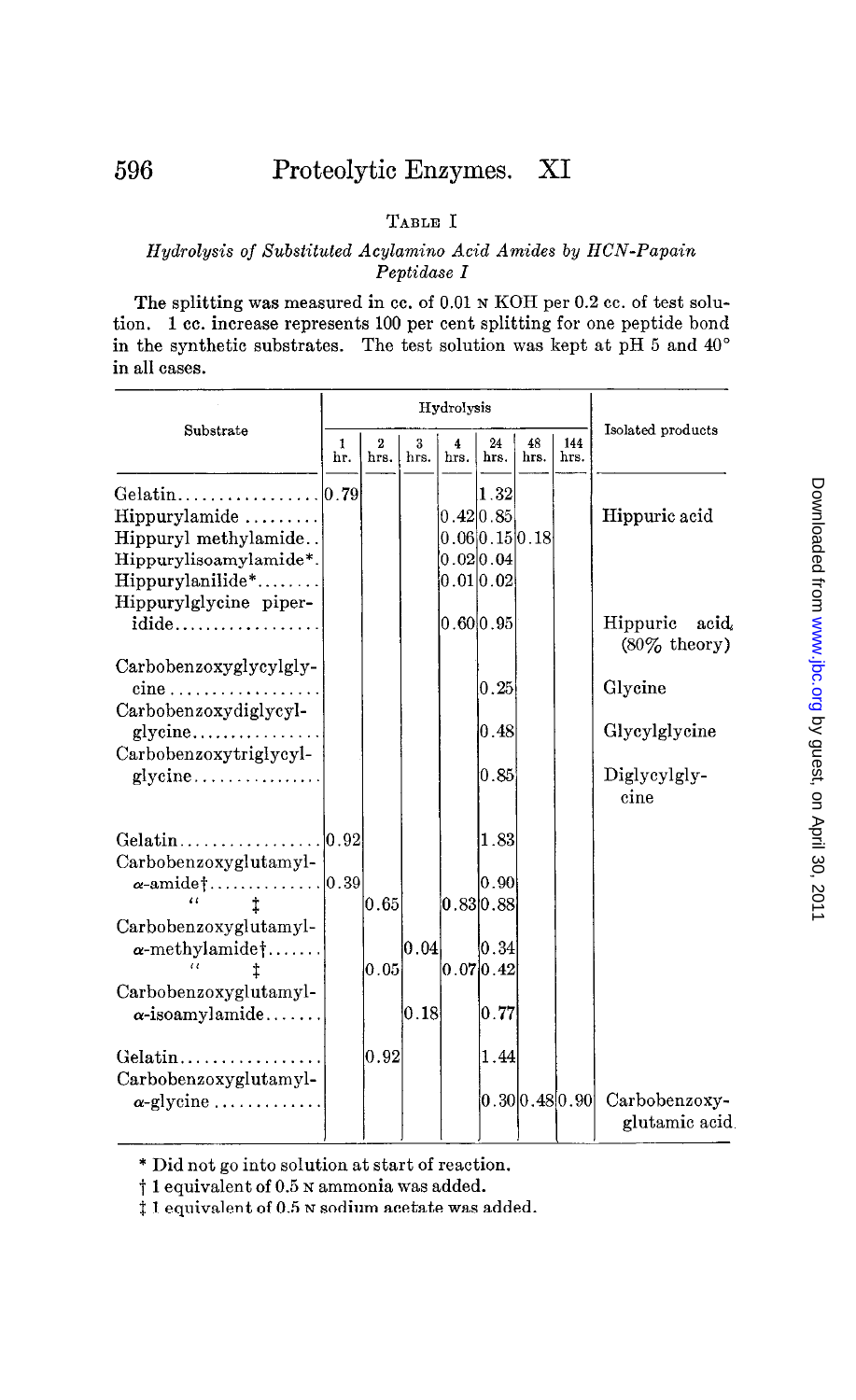

VII

Carbobenzoxyisoglutamine, like all the other test substances mentioned before, is based on the general formula (II). It differs from the hippurylamides in the fact that it contains as R' an acidic group with a free carboxyl group. The enzymatic cleavage of carbobenzoxyisoglutamine was compared with the splitting of its derivatives which have a methyl or amyl group as R". It will be noted from Table I that these substitutions cause a decrease in the velocity of the enzymatic hydrolysis, the methyl group being a stronger inhibitor than the isoamyl group. The inhibition becomes particularly clear if, for the purposes of the comparison, one considers the initial hours of the reaction in which the amounts of the inhibitory reaction products are still quite small. Furthermore, carbobenzoxyglutamylglycine, which has a carboxyl group in R", was drawn into the comparative study and showed that no marked inhibition by the carboxyl group could be observed. A relationship similar to that for the hippurylamides is thus found here, the only difference being that the derivatives of carbobenzoxyisoglutamine mentioned above are split much more rapidly than are the corresponding derivatives of hippurylamide. This difference may be attributed to the presence of the side chain  $\text{CH}_2\text{-}\text{CH}_2\text{-}\text{coOH}$  in the isoglutamine derivatives.

It was to be expected from experiences with other proteolytic enzymes that the action of Papain Peptidase I would be influenced by structural details of the substrate molecule. In the case of papain, however, what is surprising is the magnitude of this effect, since a very slight change, such as substitution of neutral hydrocarbon groups for a hydrogen group, produces a great difference in splitting. It is further noteworthy that such effects are not confined to those parts of the substrate molecule immediately adjacent to the peptide bond which is to be split. This great sensitivity of the enzyme toward structural influences and the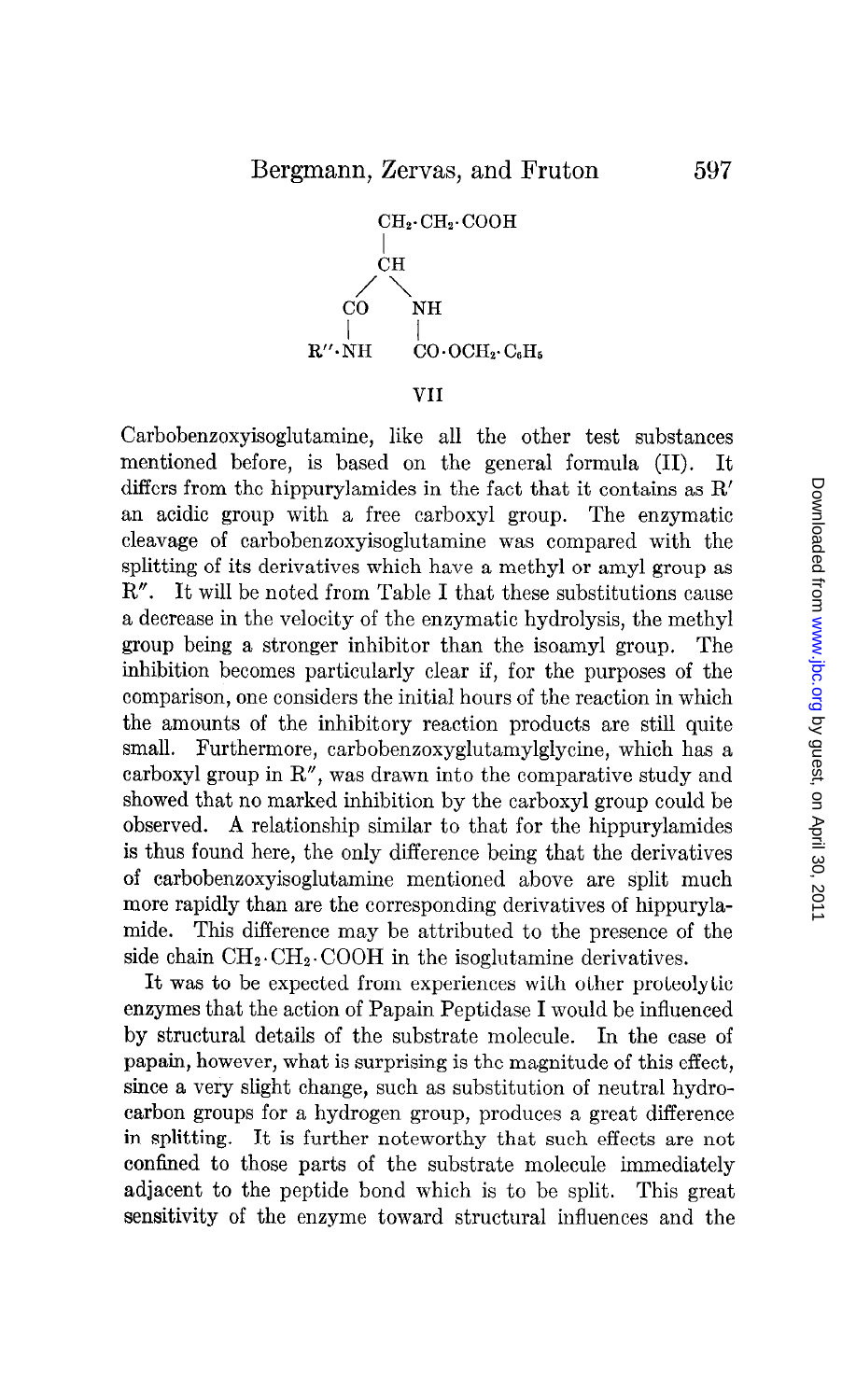### TABLE II

#### Hydrolysis of Acylated Peptides by HCN-Papain Peptidase I

The splitting was measured in cc. of 0.01 N KOH per 0.2 cc. of test solution. 1 cc. increase represents 100 per cent splitting for one peptide bond in the synthetic substrates. The test solution was kept at pH 5 and 40" in all cases.

| Phenyl-<br>hydra-<br>zine per | Substrate                                       | Hydrolysis   |                     |         |              | Isolation of products                                                           |  |  |  |
|-------------------------------|-------------------------------------------------|--------------|---------------------|---------|--------------|---------------------------------------------------------------------------------|--|--|--|
| cc. of<br>test<br>solution    |                                                 | 2 hrs.       | 6 hrs.              | 24 hrs. | 144 hrs.     |                                                                                 |  |  |  |
| $m$ $M$                       | Gelatin                                         | 0.92         |                     | 1.44    |              |                                                                                 |  |  |  |
|                               | Carbobenzoxy-l-<br>glutamylgly-<br>cine*        |              | 0.07                | 0.30    | 0.90         | Carbobenzoxy-<br>glutamic<br>acid<br>$(70 \, \%$ theory)                        |  |  |  |
|                               | Carbobenzoxy-l-<br>glutamylglycyl-<br>glycine*  |              | 0.38                | 0.96    | 1.58         | Carbobenzoxy-<br>glutamylglycine<br>theory<br>(55<br>$\%$<br>after 24 hrs.)     |  |  |  |
|                               |                                                 | 1 hr.        | 5 hrs.              | 24 hrs. |              |                                                                                 |  |  |  |
| 0.0025                        | Gelatin<br>$\epsilon$                           | 0.81<br>0.47 |                     |         |              |                                                                                 |  |  |  |
|                               | Carbobenzoxy-<br>glycyl-l-glu-<br>tamylglycine  |              | 0.37                | 0.83    |              |                                                                                 |  |  |  |
| 0.0025                        |                                                 |              | $-0.01$             | 0.02    |              |                                                                                 |  |  |  |
|                               | Carbobenzoxy-l-<br>glutamylglycyl-              |              |                     | 0.80    |              |                                                                                 |  |  |  |
| 0.0025                        | glycine<br>$\epsilon$                           |              |                     | 0.04    |              |                                                                                 |  |  |  |
|                               |                                                 | 1 hr.        | $2\frac{1}{2}$ hrs. | 7 hrs.  | 4 hrs.       |                                                                                 |  |  |  |
|                               | Gelatin<br>Benzoyl-l-leucyl-<br>l-leucylglycine | 0.87         | 0.50                | 1.03    | 1.80<br>1.20 | Leucylglycine<br>as<br>carbobenzoxy<br>derivative<br>(67)<br>$\%$ after 7 hrs.) |  |  |  |

\* 1 equivalent of 0.1 N NaOH was added; 1 equivalent of 0.5 N sodium acetate was added.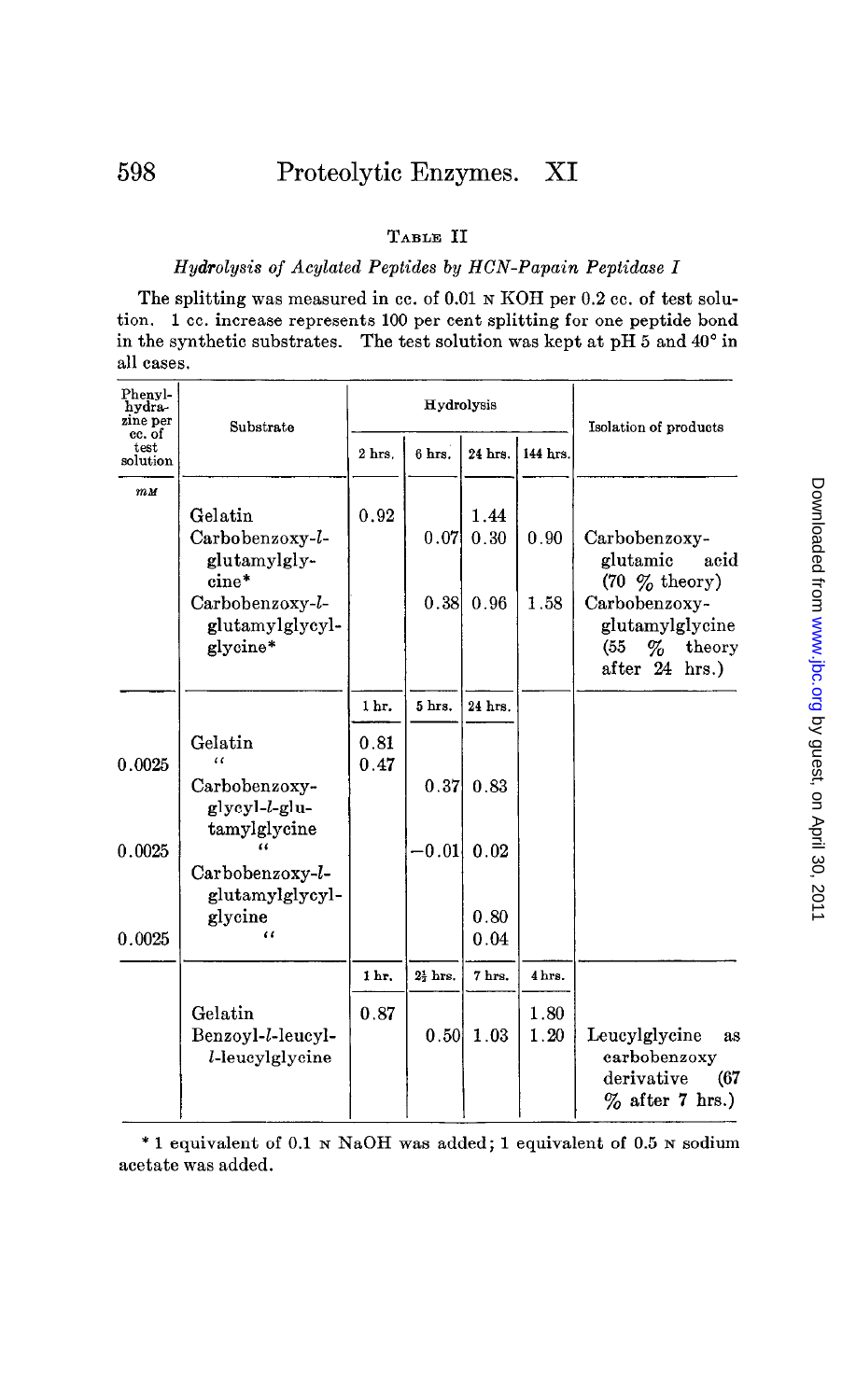fact that the enzyme is not restricted to a certain fixed point of attack in the polypeptide molecule often lead to the result that the enzyme splits two quite similar substrates at different linkages in the molecule. It is therefore essential to investigate a greater number of substrates for Papain Peptidase I with respect to reaction velocity and point of attack. Only in this manner can one hope gradually to gain an insight into the rules of specificity which determine the details of the enzyme action.

#### TABLE III

Carbobenzoxyglycyl | glycine<br>
'a' | glycylglycine<br>
'a' | glycylglycylglycine<br>
| glycylglycylglycine Benzoylglycyl | *l*-leucylglycine<br>
" | glycyl-*l*-leucylglycine Carbobenzoxyglycyl 1 glycylglycyl 1 I-leucylglycine Carbobenzoxy-l-leucylglycyl | glycine Benzoyl-*l*-leucylglycyl | glycine Benzoyl-l-leucyl | l-leucylglycine Carbobenzoxyglycyl |  $l$ -glutamylamide<br>  $l$ -glutamylglycine Carbobenzoxy-*l*-glutamyl | glycine  $\frac{12 \text{ glycyl}}{1 \text{ glycyl}}$  | glycine Benzoyl-l-lysine | amide Benzoylglycyl |  $l$ -lysylglycine<br>  $\frac{2}{l}$  carbobenzoxy- $l$ -lysyl |<sup>1</sup> glycine

The favored point of splitting is indicated by the numeral 1; the second point, by the numeral 2.

Table II shows the enzymatic hydrolyses of several newer substrates. These results are to be employed as a basis for further discussion.

In Table III there are collected a number of substrates for Papain Peptidase I. Each of these substrates offers the enzyme the choice of several possible points of attack. The actual position of splitting is indicated in Table III by vertical lines. In several substrates the splitting takes place at two linkages with a widely differing speed or in succession. The favored point of splitting is indicated by the numeral 1; the second point, by the numeral 2.

It is evident from Table III that Papain Peptidase I is not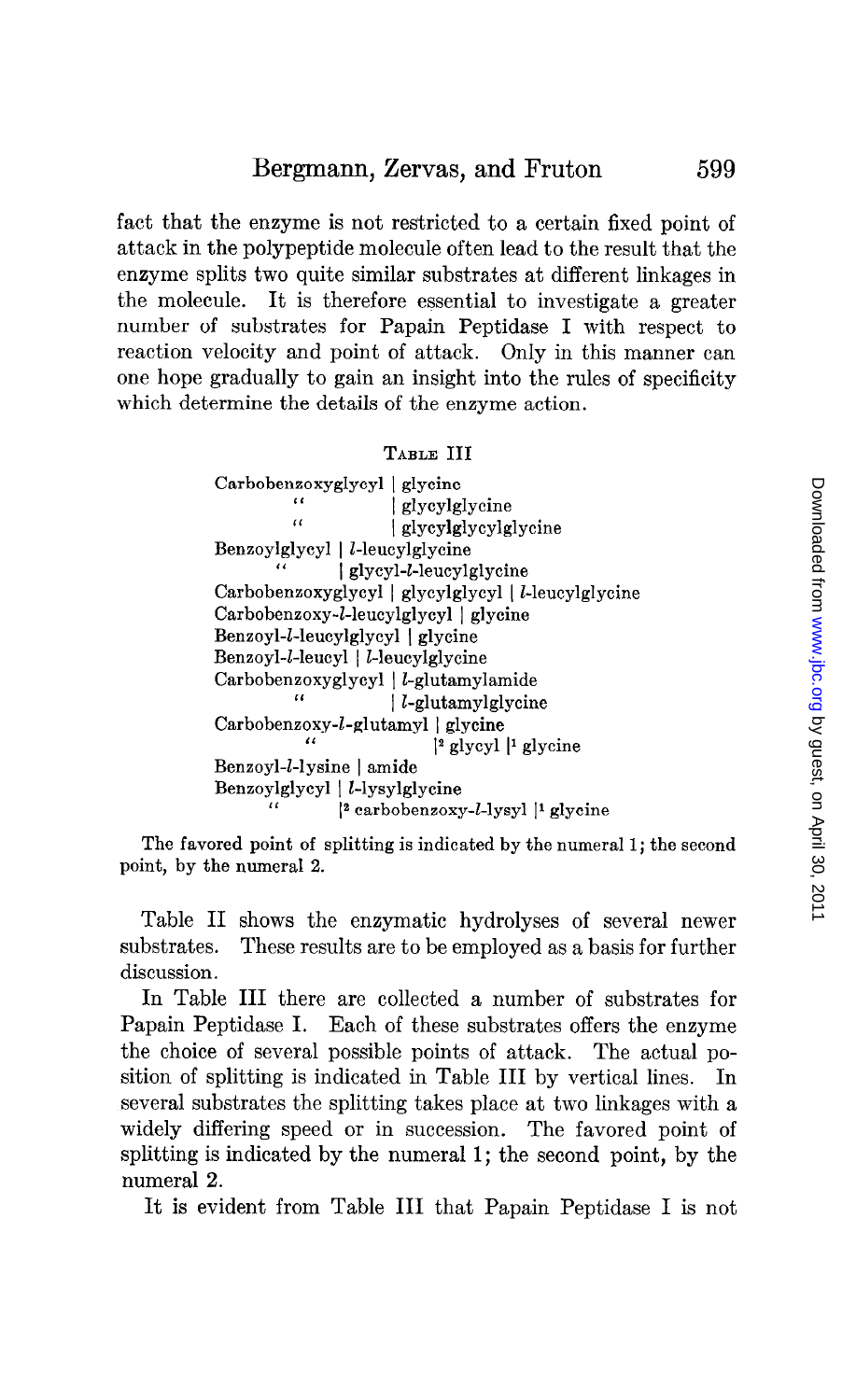limited in its action to the peptide linkages between particular amino acids. The enzyme is, on the contrary, able to hydrolyze the most varied of peptide bonds regardless of the presence of neutral, acidic, or basic amino acids on the carbonyl or imino side of the split linkage. However, when the enzyme acts on a substrate which contains several peptide linkages, it attacks them with widely different velocities. The splitting does not occur haphazardly at all the peptide linkages, but only certain ones are preferred. The characteristics of this relative specificity in the case of acylated peptides may be stated as follows:

The acylamino group of acylated peptides directs the splitting by Papain Peptidase I to the peptide linkage immediately adjacent to the acylamino group.

If, in addition to peptide bonds with glycine-carbonyl, an acylatcd polypeptide contains peptide linkages with leucine-, glutamic acid-, or lysine-carbonyl, then papain peptidase splits the peptide bond with the glycine-carbonyl. It appears, furthermore, that in all of the cases studied, the directing influence of the glycinecarbonyl is stronger than that of the acylamino group. Thus, if the peptide bond adjacent to the acylamino group has no glycinecarbonyl, but another peptide bond of the molecule does contain one, then the point of splitting is shifted away from its proximity to the acylamino group.

It might be thought that perhaps this preference for glycine was connected with its low molecular weight; *i.e.*, that papain peptidase chose those peptide bonds the carbonyl of which belonged to the amino acid with the lowest molecular weight. However, from the last two examples in Table III it appears that this is not the case. In benzoylglycyl-l-lysylglycine the enzyme splits the peptide bond which is adjacent to the acylamino group and which also contains a glycine-carbonyl. In benzoylglycyl-e-carbobenzoxy-l-lysylglycine, however, that peptide bond is split which contains the carbonyl of the lysine (the amino acid with the highest molecular weight). The introduction of an acid amide group at the end of the long side chain of lysine has so powerful an effect that the combined influence of the acylamino group and the glycine residue is overcome.

It has hitherto never been found that the lysine residues in proteins are acylated. On the other hand, it is known that the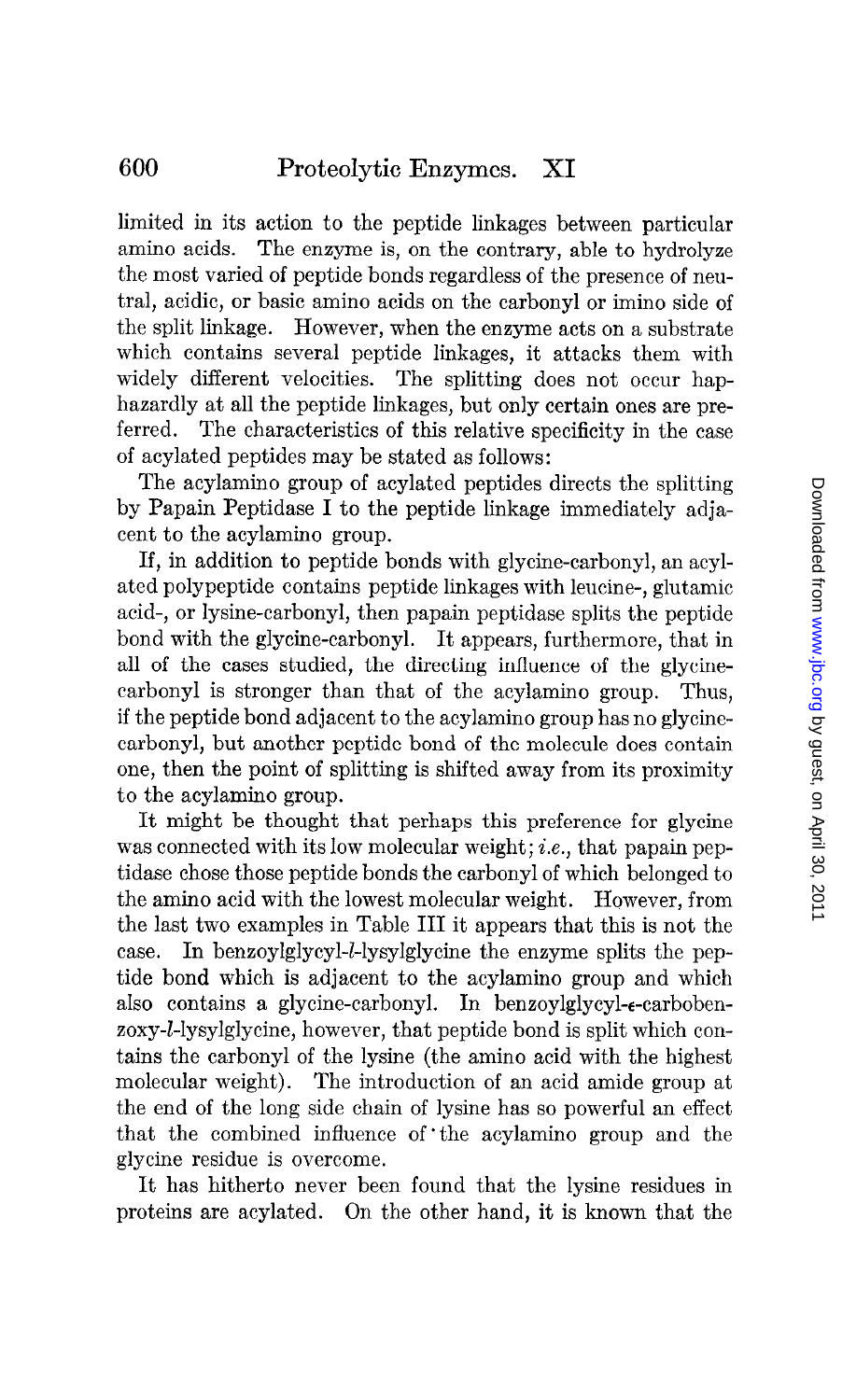side groups of glutamic and aspartic acids are in the amide form. One might expect, in connection with the experiences mentioned above, that such acid amide groups in the side groups of proteins play a rôle in directing the enzymatic hydrolysis.

### Hydrolysis of Free Polypeptides by Papain Peptidase I

The hitherto mentioned experiments on the specificity of Papain Peptidase I are concerned with the splitting of acylated peptides.

### TABLE IV

#### Hydrolysis of Polypeptides by HCN-Papain Peptidase I

The splitting was measured in cc. of 0.01 N KOH per 0.2 cc. of test solution. 1 cc. increase represents 100 per cent splitting for one peptide bond in the synthetic substrates. The test solution was kept at  $pH$  5 and  $40^{\circ}$ in all cases.

| Phenyl-<br>hydra-                      |                                   | Hydrolysis |      |                      |                  |           |           |           |  |
|----------------------------------------|-----------------------------------|------------|------|----------------------|------------------|-----------|-----------|-----------|--|
| zine per<br>ml. of<br>test<br>solution | Substrates                        |            | day  | $\mathbf{2}$<br>days | 3<br>days        | 4<br>days | 5<br>days | 6<br>days |  |
| $m$ $M$                                |                                   |            |      |                      |                  |           |           |           |  |
|                                        | Gelatin                           | 1.00       | 1.86 |                      |                  |           |           |           |  |
| 0.0025                                 | $\iota$                           | 0.54       | 1,16 |                      |                  |           |           |           |  |
| 0.005                                  | $\epsilon$                        | 0.45       | 0.94 |                      |                  |           |           |           |  |
|                                        | Diglycyl- <i>l</i> -leucylglycine |            |      | 0.47                 |                  |           | 0.73      |           |  |
|                                        | $\epsilon$                        |            | 0.21 | 0.42                 |                  | 0.68      |           | 0.75      |  |
|                                        | Triglycyl-l-leucylglycine         |            | 0.52 | 0.861.02             |                  |           |           | 1.32      |  |
|                                        | $\iota$                           |            | 0.58 | 0.911.07             |                  | 1.12      |           | 1.46      |  |
| 0.0025                                 | $\epsilon$                        |            |      |                      | $ 0.08*$         |           |           |           |  |
| 0.005                                  | $\epsilon$                        |            |      |                      | $\vert 0.11^{*}$ |           |           |           |  |

\*The presence of phenylhydrazine caused the test solution to turn brownish yellow; these titration values are therefore probably too high because of overtitration.

The action of the enzyme is, however, not confined to acylated peptides. It was found that papain splits free peptides as well (5). In Table IV are given the rates of splitting of diglycyl-*l*-leucylglytine and of triglycyl-Z-leucylglycine. It will be noted that the enzyme action on the pentapeptide involves the splitting of more than one peptide linkage. It was found further that the splitting of the two polypeptides which were studied is inhibited completely by phenylhydrazine. There can therefore be no doubt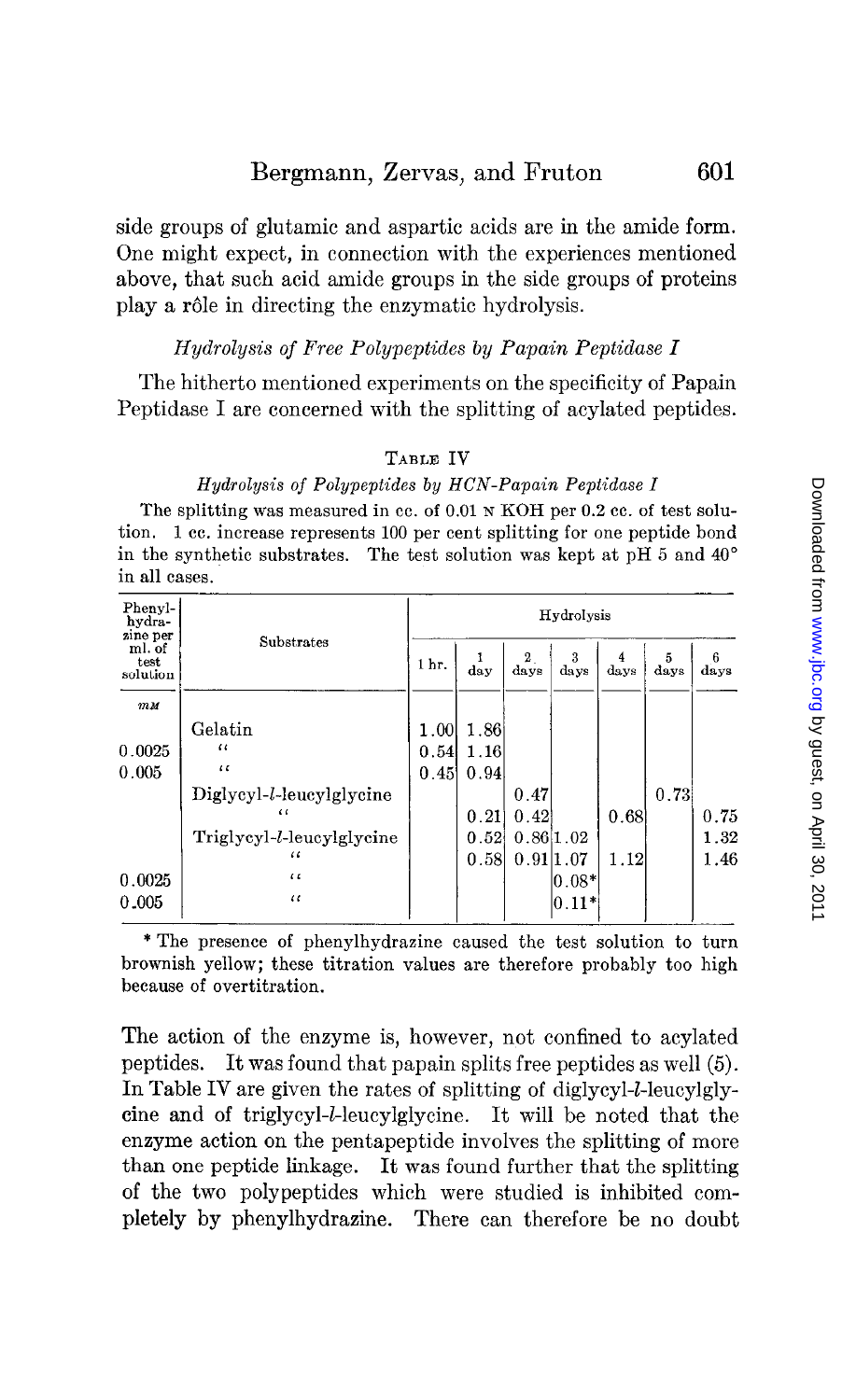that the hydrolysis of these free polypeptides is performed by the same enzyme as the one which splits the acylated peptides, and which is similarly inhibited by phenylhydrazine; namely, Papain Peptidase I (6). Bergmann and Ross have shown recently that the splitting of gelatin by activated papain is strongly inhibited by phenylhydrazine, and concluded from this finding that Papain Peptidase I participates significantly in the papain digestion of gelatin. This conclusion is supported by the finding that the enzyme attacks free polypeptides. Furthermore, the earlier observation of Willstatter and Grassmann (7) that papain is able to split the tripeptide, leucylglycylglycine, finds a wider significance.

One of the immediate problems is to investigate a large number of polypeptides of various amino acids in their behavior toward Papain Peptidase I, in order to collect further material regarding

| RL I<br>ю |
|-----------|
|-----------|

Hydrolysis of d- and l-Benzoylleucineamide at  $40^{\circ}$  and pH 5

| 24 hrs.    | 48 hrs.  |
|------------|----------|
| $per$ cent | per cent |
| 79         | 84       |

the specificity of the enzyme. It is not improbable that the enzyme acts differently toward free and acylated peptides.

# Antipodal Specificity of Papain Peptidase I

The discovery of synthetic substrates for Papain Peptidase I made it possible to study the antipodal specificity of the enzyme. The simplest substrates for such experiments are the two antipodes of benzoylleucineamide. If the formulas of the two antipodes are reproduced in spatial projection, the  $C \cdot N \cdot C \cdot C \cdot N$ - chain, the essential grouping of peptide bonds which both antipodes contain, is to be visualized as lying in the plane of the paper (VIII and IX). In this chain the asymmetric carbon lies between the two peptide bonds. It is indicated by an asterisk. The two substituents of the asymmetric carbon atom,  $H$  and  $C_4H_9$ , do not lie in the plane of the paper but in front of, or behind it.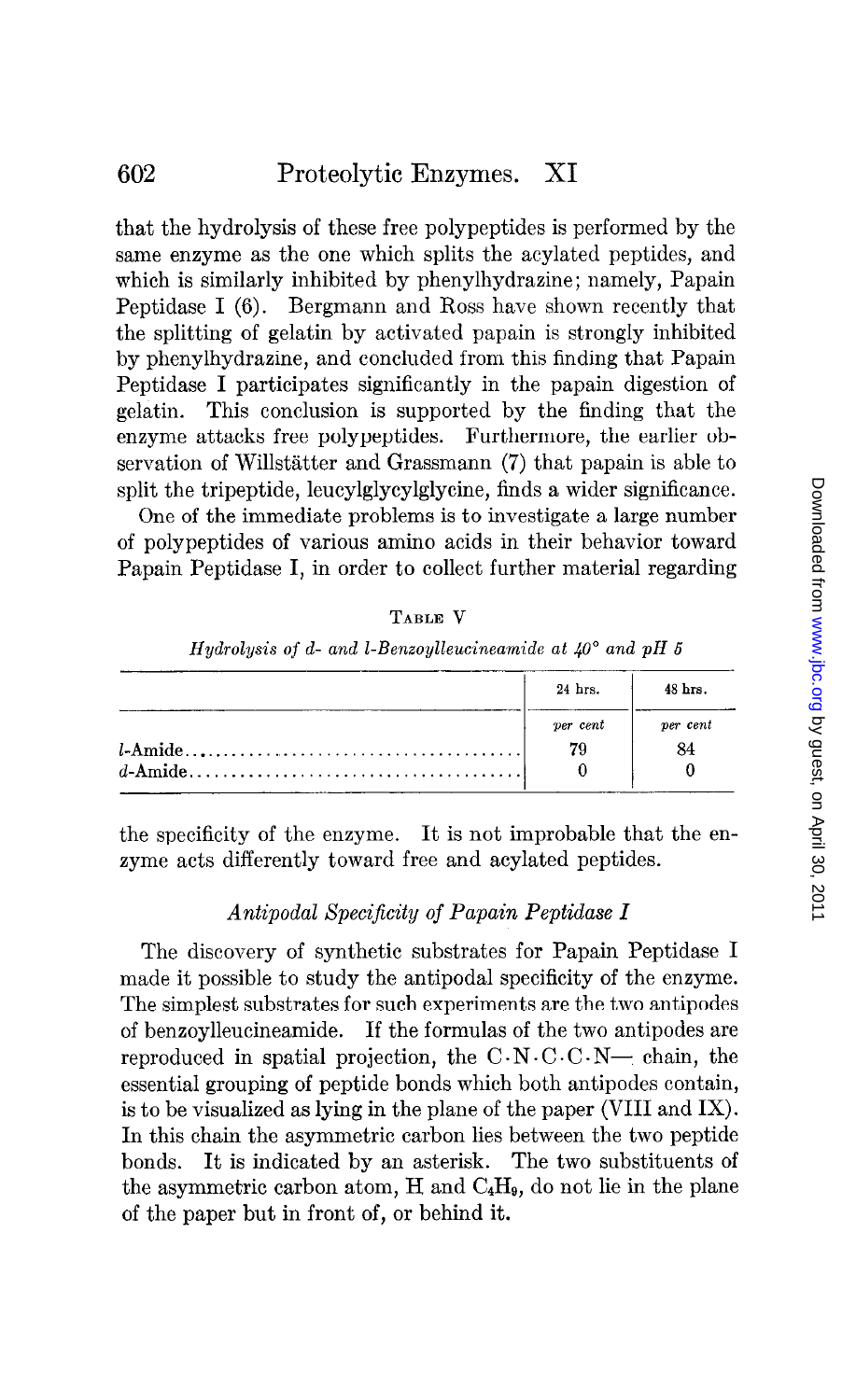

 $l$ -Benzoylleucineamide. (The H  $d$ -Benzoylleucineamide. (The H hind the plane) the plane



at the asymmetric carbon at the asymmetric carbon atom is to be visualized as atom is to be visualized as being in front of the plane being behind the plane of the of the paper, the  $C_4H_9$  be- paper, the  $C_4H_9$  in front of

It will be seen from Table V that Papain Peptidase I splits only one of the antipodes; namely, the one derived from the natural Z-leucine. Papain Peptidase I therefore shows antipodal specificity and is restricted to the natural  $l$  configuration of the substrates just as are dipeptidase and the other known digestive enzymes.

In order to explain the antipodal specificity of certain enzymes, Emil Fischer made the assumption that these enzymes were themselves built asymmetrically. This generally accepted concept may be more closely defined as follows: If an enzyme catalyzes only one of two antipodes, then it must contain at least three different atoms or atomic groups which are fixed in space with respect to one another, these groups entering during the catalysis into relation with a similar number of different atoms or atomic groups of the substrate.2 Through this polyaffinity relationship,  $t_{\text{t}}$  and  $\alpha$  active groups of the environmental  $\alpha$  and  $\alpha$  the active groups of the active groups of the active groups of the active groups of the active groups of the active groups of the active groups of the ac substantial arrangement into a definite spatial arrangement with respect to each the contract to each to each to each to each the contract to each the contract of the contract of the contract of the contract of the contrac substrate into a ucunite spatial arrangement with respect to each other and to the enzyme. One might magne in the enzymesubstrate combination a plane formed by the active groups of the enzyme (binding plane of the enzyme) and a plane formed by the active groups of the substrate (binding plane of the substrate). Then the requirements for the formation of an enzyme-substrate combination and for the appearance of antipodal specificity may<br>be formulated as follows: During enzymatic catalysis the binding

2 The peptide bond is considered double because of its dipole character.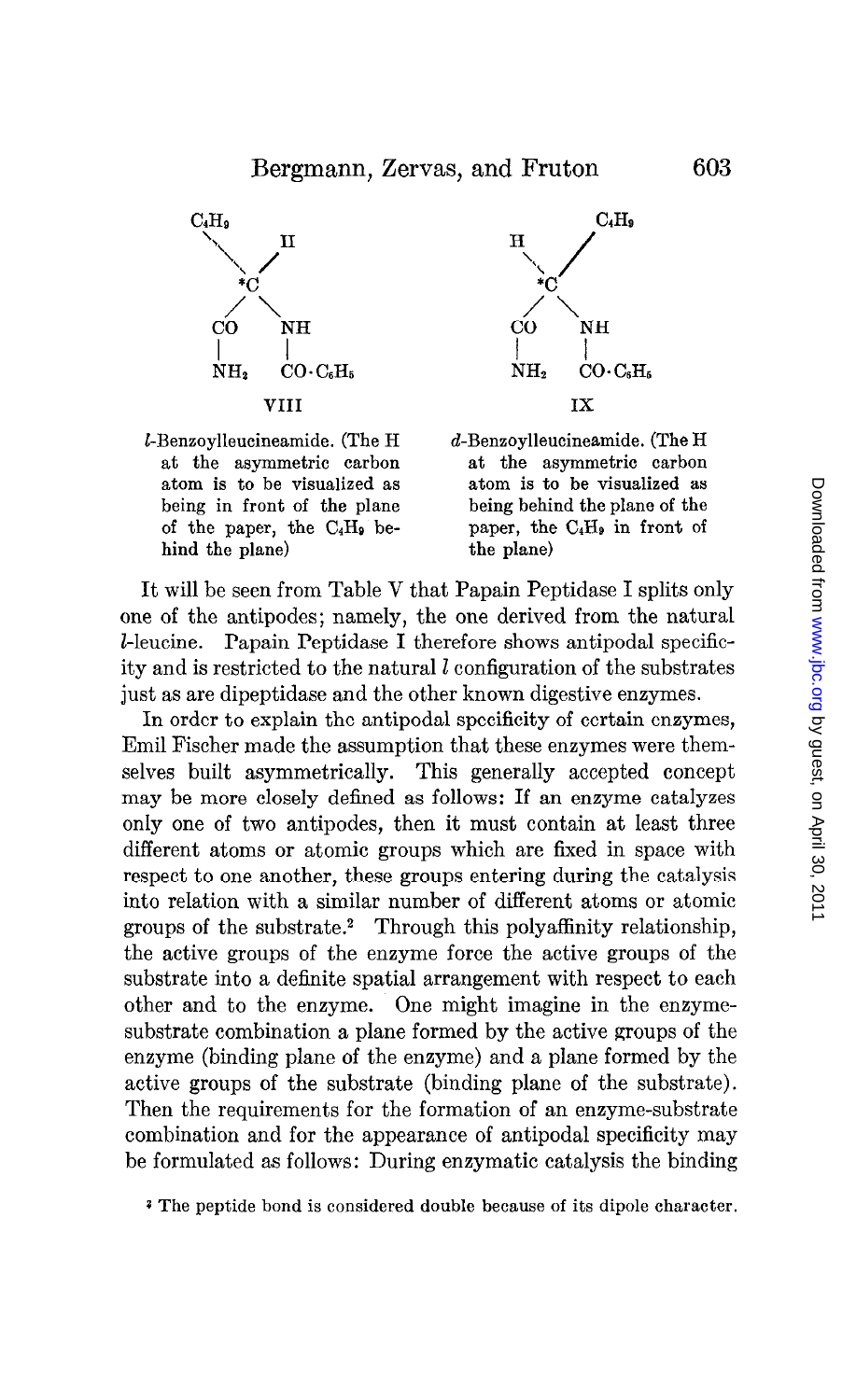plane of an enzyme with polyaffinity approaches within a few Angström units of the binding plane of the substrate. If the substrate is so constructed that one or more large atomic groups<sup>3</sup> jut out from the binding plane into the space between the binding planes of substrate and enzyme, then the approach of the binding plane of the enzyme toward the binding plane of the substrate is prevented. The catalysis does not occur as a result of stearic hindrance.

Antipodal specificity has been found for all the proteolytic enzymes the specificity requirements of which could be investigated with substrates of known structure, and in all these cases it was possible to confirm the polyaffinity relationship. If one allows such an enzyme to act on the two antipodes of a substrate and determines which antipode is split, it is possible to decide which spatial arrangement of the active groups of the substrate is required by the enzyme and from which side the enzyme approaches the binding plane of the substrate during catalysis. The spatial picture obtained in this way allows one to predict the enzymatic behavior of the antipodes of all possible substrates of the same enzyme, always assuming that the center of antipodal asymmetry lies within the binding plane of the substrate. For Papain Peptidase I it may be concluded from the splitting of benzoyl- $l$ leucineamide that the enzyme splits only that antipode of an optically active compound with a large R' in which the arrangement NH $\cdot$ CO $\cdot$ CH $(R')\cdot$ NH $\cdot$ CO is present in a clockwise order as viewed from the binding plane of the enzyme, and in which the H of the CHR' group points toward the enzyme. In the case of benzoyl-d-leucineamide and other derivatives of d-amino acids, these two requirements are not fulfilled simultaneously; these compounds cannot therefore be split by Papain Peptidase I.

Van Euler and Josephson have set'up a two affinity theory of enzyme action (9). This theory requires two different groups in the enzyme, one of which is responsible for the combination with

3 To explain what is meant by large atomic groups, it might be recalled that with dipeptidase a methyl group in the prohibited position markedly slows down the catalysis, but that an isobutyl group prevents any splitting whatever in the case of dipeptidase (8) as well as of Papain Peptidase I. From these facts, it is concluded that the necessary approach must be within a distance of several Angström units.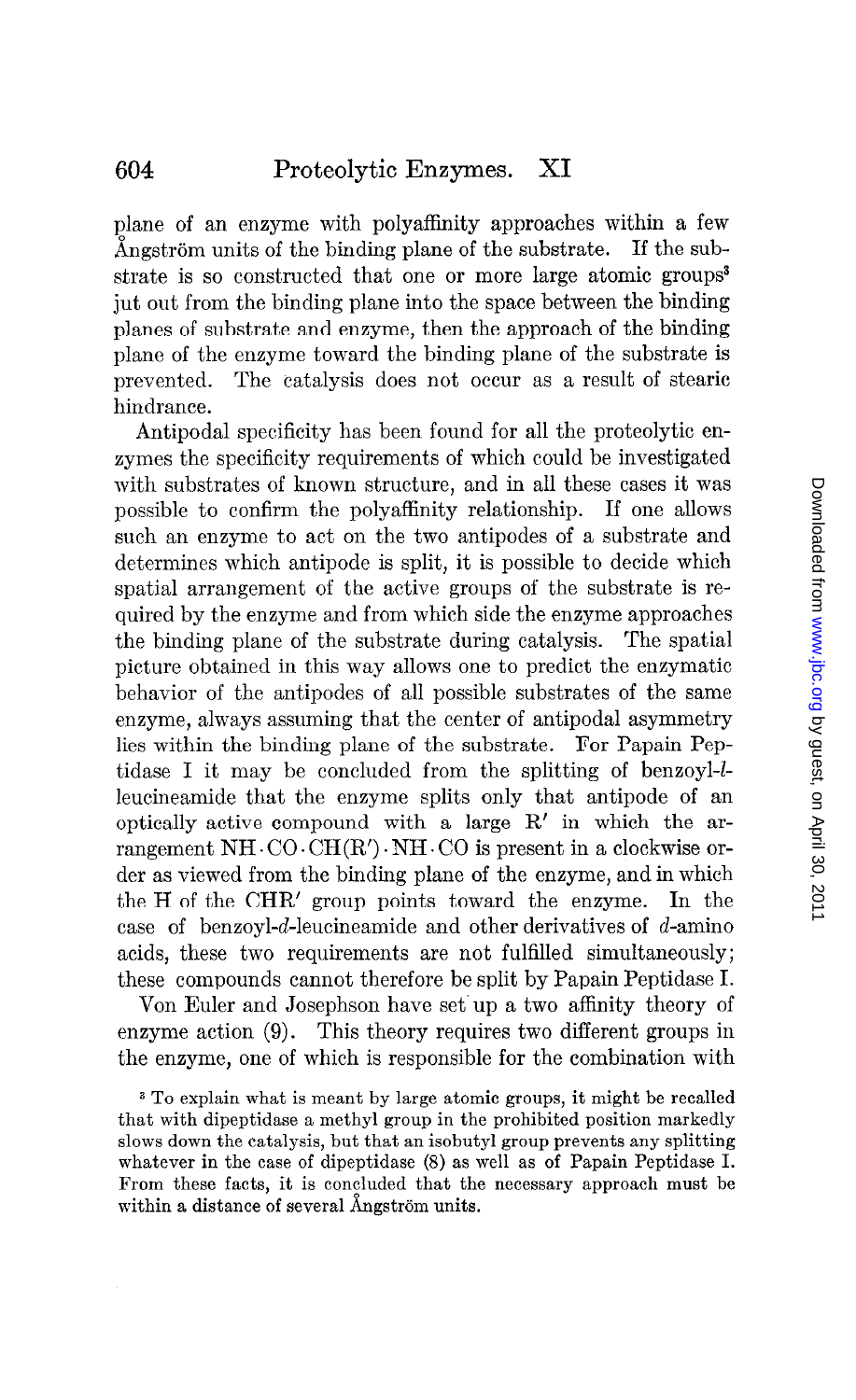the substrate, while the other performs the splitting. We extend the theory of von Euler and Josephson in replacing the two affinity concept by a polyaffinity relationship, and assume a fixed relative position for the active groups in the enzyme. This extension makes it possible to explain antipodal specificity. As far as we know, this is the first case in which the specificity of a group of enzymes can be clarified with the aid of a simple hypothesis. It is possible that the antipodal specificity of the serological reactions discovered by Landsteiner and van der Scheer (10) may be explained with the aid of similar considerations (polyaffinity and spatial fixity of active groups in the antibodies).

The discussion of antipodal specificity has concerned itself until now with the asymmetry of those carbon atoms which lie between the active groups of the substrate; *i.e.*, within the binding plane of the substrate. For the substrates of Papain Peptidase I, there is involved only a single carbon atom of this kind; namely, the one lying between the two essential adjacent peptide bonds. It should be pointed out that two other cases of a different type of antipodal specificity have been observed for Papain Peptidase I. The substrates involved are the antipodes of carbobenzoxyleucylglycylglycine  $(X)$  and benzoylglycylleucylglycine  $(XI)$ .



In both formula, the peptide bond which is split is designated by a broken line and the two peptide bonds which determine the binding plane of the substrate are drawn as in all the previous formulae of this type. It is evident that in both substrates the asymmetric carbon atoms lie outside the binding planes of the respective sub-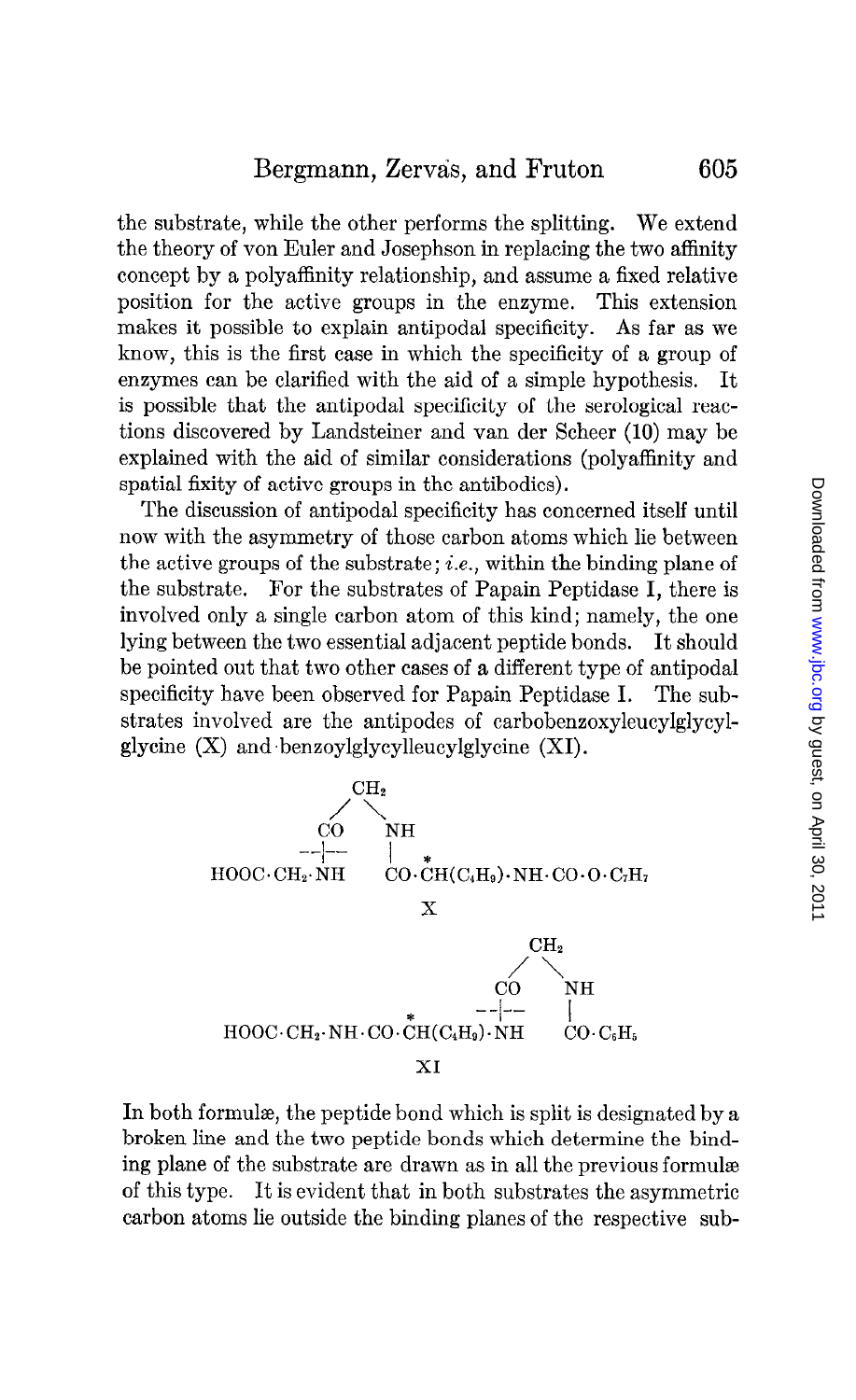strates. However, as was reported earlier (1), there occurs antipodal specificity. Perhaps one should conclude from these examples that during the combination with the enzyme not only is the binding plane forced into a definite spatial position with respect to papain peptidase, but neighboring parts of the substrate molecule are fixed as well.

#### **EXPERIMENTAL**

### Carbobenzoxyglutamylglycylglycine

Carbobenxoxyglutamylglycylglycine Ethyl Ester-To 7.4 gm. of carbobenzoxyglutamylglycine ethyl ester (1) in 10 cc. of absolute alcohol there were added 3 cc. of hydrazine hydrate, and the reaction mixture was left at room temperature for 24 hours. On addition of anhydrous ether, a syrupy precipitate resulted. After being washed several times with ether, the syrup was dissolved in 100 cc. of ice-cold water, covered with ether-ethyl acetate  $(1:1)$ , and treated, at 0' with shaking, with 40 cc. of cold 5 N hydrochloric acid and an aqueous solution of 1.7 gm. of sodium nitrite added in several portions within 3 to 4 minutes. After washing the etherethyl acetate layer with water until the acid reaction with Congo red had disappeared, the solution was passed through a dry filter, dried briefly over Na2S04, and mixed with an ethereal solution of glycine ethyl ester (prepared from 15 gm. of hydrochloride). The mixture was evaporated under diminished pressure, leaving a syrup which was heated for  $3$  hours at  $30^{\circ}$ , then for  $5$  minutes at 80", dissolved in cold water, and acidified with 5 N hydrochloric acid to Congo red. The syrup which was precipitated crystallized on standing. On recrystallization from hot alcohol, followed by recrystallization from ethyl acetate, there were obtained needles with a melting point of  $139-140^{\circ}$ . Yield, 2.8 gm.

 $C_{19}H_{25}O_8N_3$  (423.2). Calculated, N 9.9; found, N 10.0 (Kjeldahl)

The same substance is obtained by coupling carbobenzoxyglutamyl anhydride with glycylglycine ethyl ester in ethyl acetate solution. There are formed two isomers  $(\alpha$ - and  $\gamma$ -peptides); the isolation of the required  $\alpha$ -peptide in a pure state is difficult, giving only a small yield.

 $Carbobenzoxyglutamylglycylglycine-2.8 g$  m. of the above ester were dissolved in 15 cc. of NaOH, and after 30 minutes acidified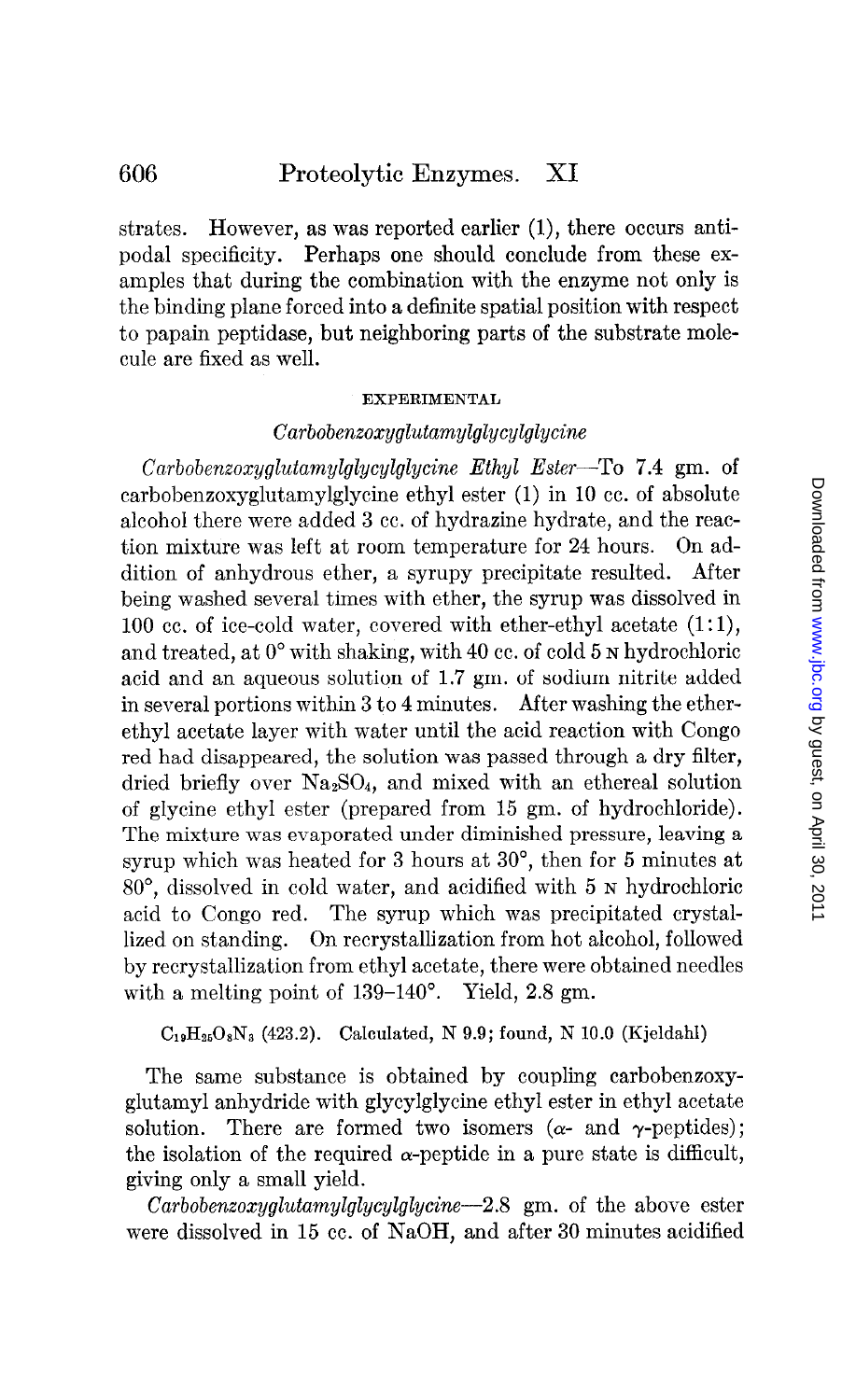to Congo red with 5 N hydrochloric acid. The reaction mixture was concentrated at 40°, under diminished pressure, to about 4 cc. and the carbobenzoxytripeptide extracted with a large volume of ethyl acetate. The ethyl acetate solution was washed with 2 cc. of water, evaporated down, and the residue dissolved in dry acetone. The acetone solution was evaporated, leaving a syrup which when treated with a small volume of dry ethyl acetate at  $0^{\circ}$  yielded 1.6 gm. of small plates which melted at  $142^{\circ}$ .

 $C_{17}H_{21}O_8N_3$  (395.2). Calculated, N 10.6; found, N 10.6 (Kjeldahl)

In the splitting of the carbobenzoxytripeptide by papain, more than one peptide linkage was hydrolyzed. A portion of the reaction mixture was worked up after 24 hours, at which time the increase in carboxyl represented about 1 mole. It was concentrated under diminished pressure, acidified, extracted with a large volume of ethyl acetate, the extract evaporated down, and the residue brought to crystallization with ether. Carbobenzoxyglutamylglycine was obtained in 55 per cent yield. M.p., 143'. The mixed melting point with a preparation made according to Grassmann and Schneider (11) showed no depression.

 $C_{16}H_{18}O_7N_2$  (338.2). Calculated, N 8.3; found, N 8.3 (Kjeldahl)

## l-Leucyl-l-Leucylglycine

Carbobenzoxy-l-Leucine-To the solution of 13.1 gm. of l-leucine in 50 cc. of 2 N NaOH there were added, at  $0^{\circ}$  with shaking, 17 gm. of carbobenzoxy chloride and 60 cc. of 2 N NaOH in several portions. The syrup obtained on acidifying was taken up in ether and the ethereal solution extracted with potassium bicarbonate solution. The bicarbonate solution was acidified, the carbobenzoxyleucine again taken up in ether, and the ether evaporated off. Yield, 20 gm. of syrup.

Carbobenzoxy-1-Leucyl-1-Leucylglycine Methyl Ester-6 gm. of carbobenzoxy-1-leucylglycine (1) were dissolved in methanol containing 1 mole of aqueous hydrochloric acid and hydrogenated in the presence of palladium, the solution was evaporated down, and the dipeptide esterified as usual at  $0^{\circ}$  with methanol-hydrogen chloride. The free ester was liberated with potassium carbonate and taken up in ethyl acetate.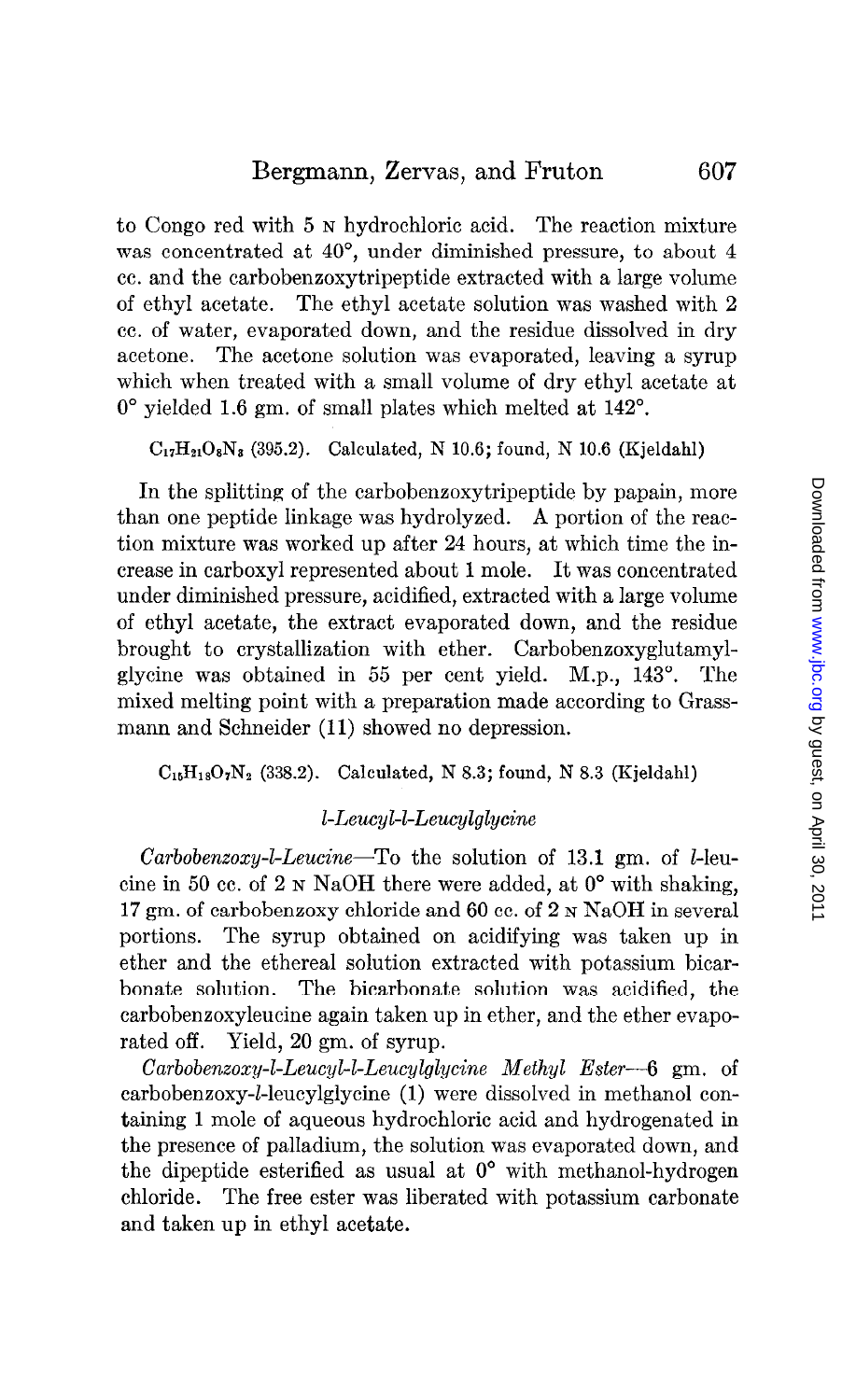7 gm. of syrupy carbobenzoxy-*l*-leucine (dried over  $P_2O_5$ ) were dissolved in 30 cc. of dry ether and treated as usual with 7 gm. of PCI<sub>5</sub> at  $0^{\circ}$ . The reaction mixture was filtered, diluted with 70 cc. of ether, washed three times with ice-cold water in a separatory funnel, passed through a dry filter, dried quickly over  $Na<sub>2</sub>SO<sub>4</sub>$ , and added at  $0^{\circ}$  to the above solution of leucylglycine ester. The mixture was shaken with about 20 cc. of saturated potassium bicarbonate solution, the upper layer successively washed with hydrochloric acid, bicarbonate, and water, dried, and evaporated down. The resulting syrup was treated with ether-petroleum ether, yielding small prisms after standing overnight. The crystals were transferred to the filter with a small amount of ether. M.p., 108". Yield, 3.6 to 4.0 gm.

## $C_{23}H_{35}O_6N_3$  (449.3). Calculated, N 9.4; found, N 9.4 (Kjeldahl)

 $l$ -Leucyl-l-Leucylglycine-3 gm. of the above ester were dissolved in a mixture of methanol and 1.1 mole of 2 N NaOH. After 20 minutes the solution was acidified and the methanol evaporated off under diminished pressure. The resulting syrup was taken up in ethyl acetate-ether  $(1:1)$  and extracted with potassium bicarbonate. The bicarbonate extract was acidified and the substance again taken up in ethyl acetate, which was then evaporated off. The residue was dissolved in water-methanol containing 0.5 cc. of glacial acetic acid, and hydrogenated catalytically. The reaction mixture was evaporated down and the resulting crystals transferred to the filter with alcohol. Yield, 1.3 gm.

> $C_{14}H_{27}O_4N_3$ . Calculated. C 55.8, H 9.0, N 13.9 301.2 Found. " 55.8, " 9.2, " 14.0 (Dumas)

Benzoyl-l-Leucyl-I-Leucylglycine-1 gm. of the tripeptide was suspended in a mixture of 10 cc. of half saturated potassium bicarbonate solution and treated at 0" with 0.6 cc. of benzoyl chloride in several portions over a period of 30 minutes. The syrup obtained on acidifying was treated with hot water and allowed to stand overnight. The substance was then dissolved in acetone, water added to incipient precipitation, and enough acetone added to dissolve. On standing at room temperature, 1.1 gm. of needles were obtained, which on recrystallization (as above) melted at 161°. The air-dried substance was analyzed.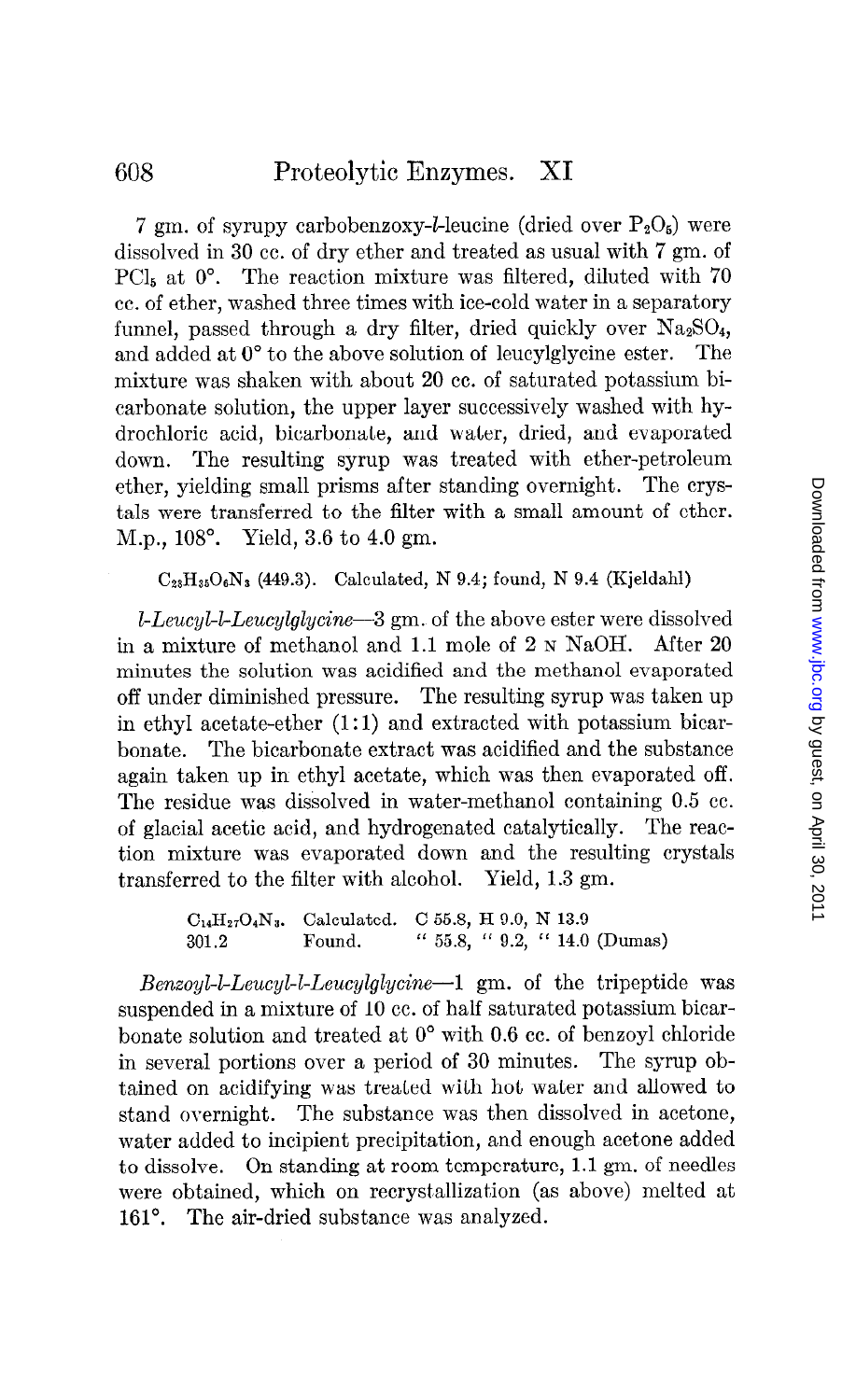$C_{21}H_{31}O_5N_3 \cdot \frac{1}{2}H_2O$ . Calculated. C 60.9, H 7.9, N 10.1,  $H_2O$  2.2 414.2 Found. " 60.9, " 7.6, " 10.1 (Dumas), " 1.7

The splitting of the benzoyl tripeptide by papain exceeded the hydrolysis of one peptide linkage. As soon as the splitting corresponded to the splitting of one peptide bond, a portion of the solution was concentrated under diminished pressure, acidified with hydrochloric acid, and extracted with ether. The aqueous portion was then made alkaline, carbobenzoxylated, again acidified, and extracted with ether. On evaporating the ether, there was obtained carbobenzoxyleucylglycine in 67 per cent yield. M.p. and mixed m.p., 113°.

# Benzoylglycylglycine Piperidide

 $Carbobenzoxyglycyl Piperidide$ —To an ice-cooled, aqueous piperidine solution (about 5 moles of amine) there was added, with shaking, 1 mole of carbobenzoxyglycyl chloride in portions. After a short interval, the piperidide separated out in a 60 per cent yield (calculated for the chloride). On recrystallization from etherpetroleum ether, there were obtained needles. M.p., 78".

 $C_{15}H_{20}O_3N_2$  (276.2). Calculated, N 10.2; found, N 10.5 (Dumas)

Benzoylglycylglycine Piperidide-Carbobenzoxyglycyl piperidide (1 mole) was dissolved in methanol and 2 moles of glacial acetic acid and hydrogenated catalytically. The solution was evaporated down, the residue dissolved in cold bicarbonate solution, and treated at  $0^{\circ}$  with 1 mole of hippuryl chloride in several portions. The chloride slowly went into solution while the piperidide separated out. Yield, 40 per cent. On recrystallization from aqueous bicarbonate solution and ethyl acetate there were obtained needles which melted at 134".

 $C_{16}H_{21}O_3N_3$  (303.2). Calculated, N 13.8; found, N 13.7 (Dumas)

Hippurylanilide-This substance was prepared from hippuryl chloride and aniline-water. M.p., 214°.

 $C_{15}H_{14}O_2N_2$  (254.1). Calculated, N 11.0; found, N 10.8 (Kjeldahl)

Hippurylisoamylamide-This substance was prepared from hippuryl chloride and isoamylamine-water. M.p., 98<sup>°</sup>.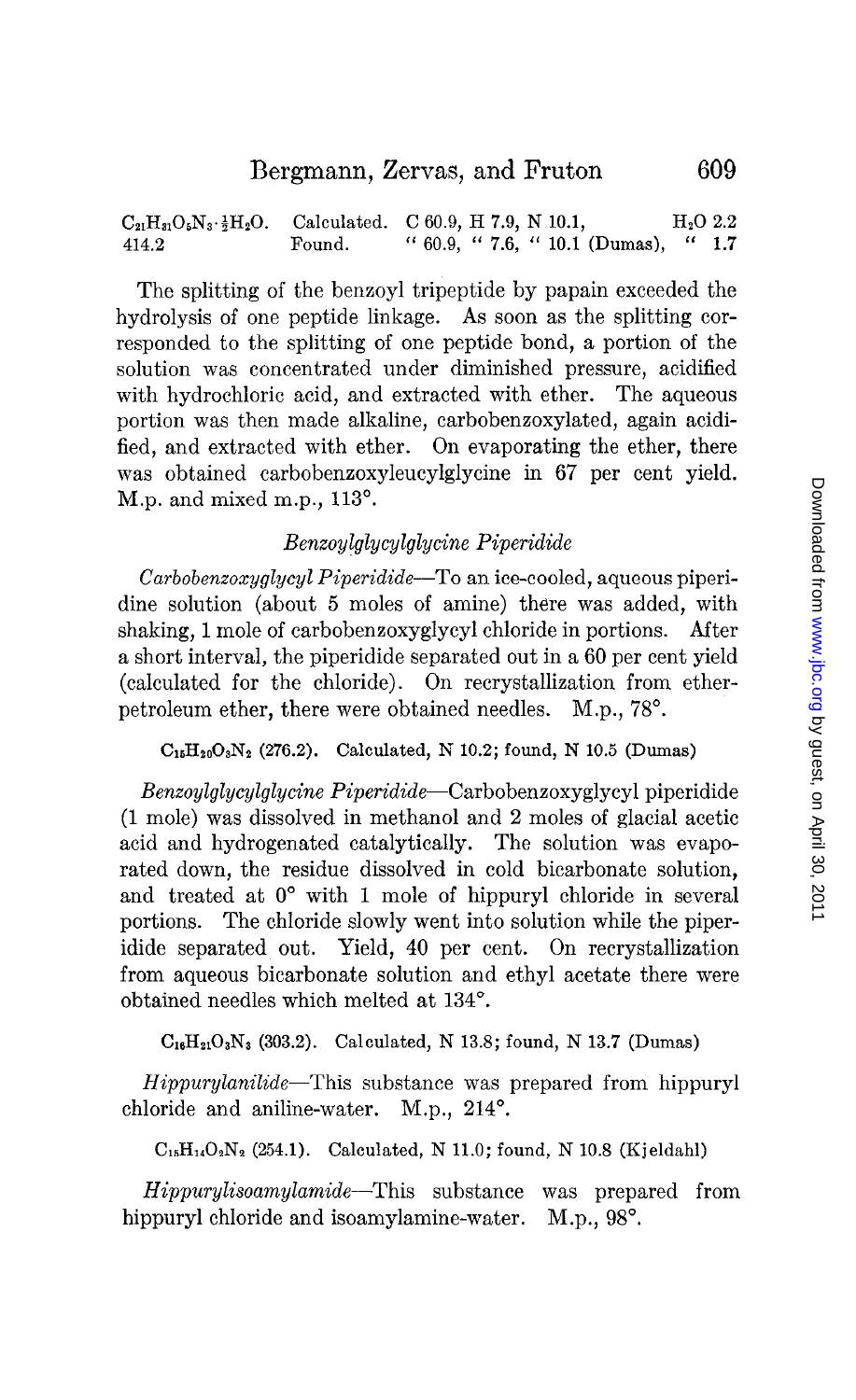$C_{14}H_{20}O_2N_2$  (248.1). Calculated. N 11.3; found, N 11.0 (Kjeldahl)

 $Carbobenzoxy-L-Glutamyl Methylamide-4 gm. of carbobenzoxy-$ Lglutamyl anhydride were added within 5 minutes in portions to 7 cc. of ice-cooled 33 per cent aqueous methylamine solution. After 15 minutes, the reaction mixture was acidified, yielding a syrup which crystallized on scratching. The crystals (needles) were recrystallized from methanol-water. Yield, 2 gm. M.p., 178".

 $C_{14}H_{18}O_5N_2$  (294.1). Calculated, N 9.5; found, N 9.5 (Kjeldahl)

Carbobenzoxy-bGlutamylisoamylamide-This substance was prepared in a similar manner as the methylamide. On recrystallization from methanol-water and ether, the melting point was 135".

 $C_{18}H_{26}O_5N_2$  (350.2). Calculated, N 8.0; found, N 8.3 (Dumas)

Diglycyl-l-Leucylglycine-This substance was prepared as described in (1).

Triglycyl-l-Leucylglycine-This substance was prepared as described in (1).

Benzoyl-LLeucineamide-3 gm. of l-leucine ethyl ester hydrochloride were converted to the free ester in ether solution, which was then allowed to react with 2.2 cc. of benzoyl chloride in ethyl acetate and 16 cc. of a 10 per cent sodium carbonate solution. The ether layer was washed with water, bicarbonate, and dilute hydrochloric acid and evaporated down, yielding crystals which were allowed to react with gaseous ammonia in absolute alcohol for 3 days. The solution was then evaporated down, yielding a syrup which crystallized upon treatment with water. Upon recrystallization from ethyl acetate the substance melted at 187". Yield, 2 gm.

> $C_{13}H_{18}O_2N_2$ . Calculated, C 66.7, H 7.6, N 11.8 238.2 Found. " 66.6, " 7.6, " 11.7 (Dumas)  $\left[\alpha\right]_D^{25} = -6.4^\circ$  (2.5 per cent in alcohol)

From the enzymatic hydrolysis to 84 per cent of 120 mg. of this substance there were isolated, in the usual manner, 100 mg. of a product melting at 105".